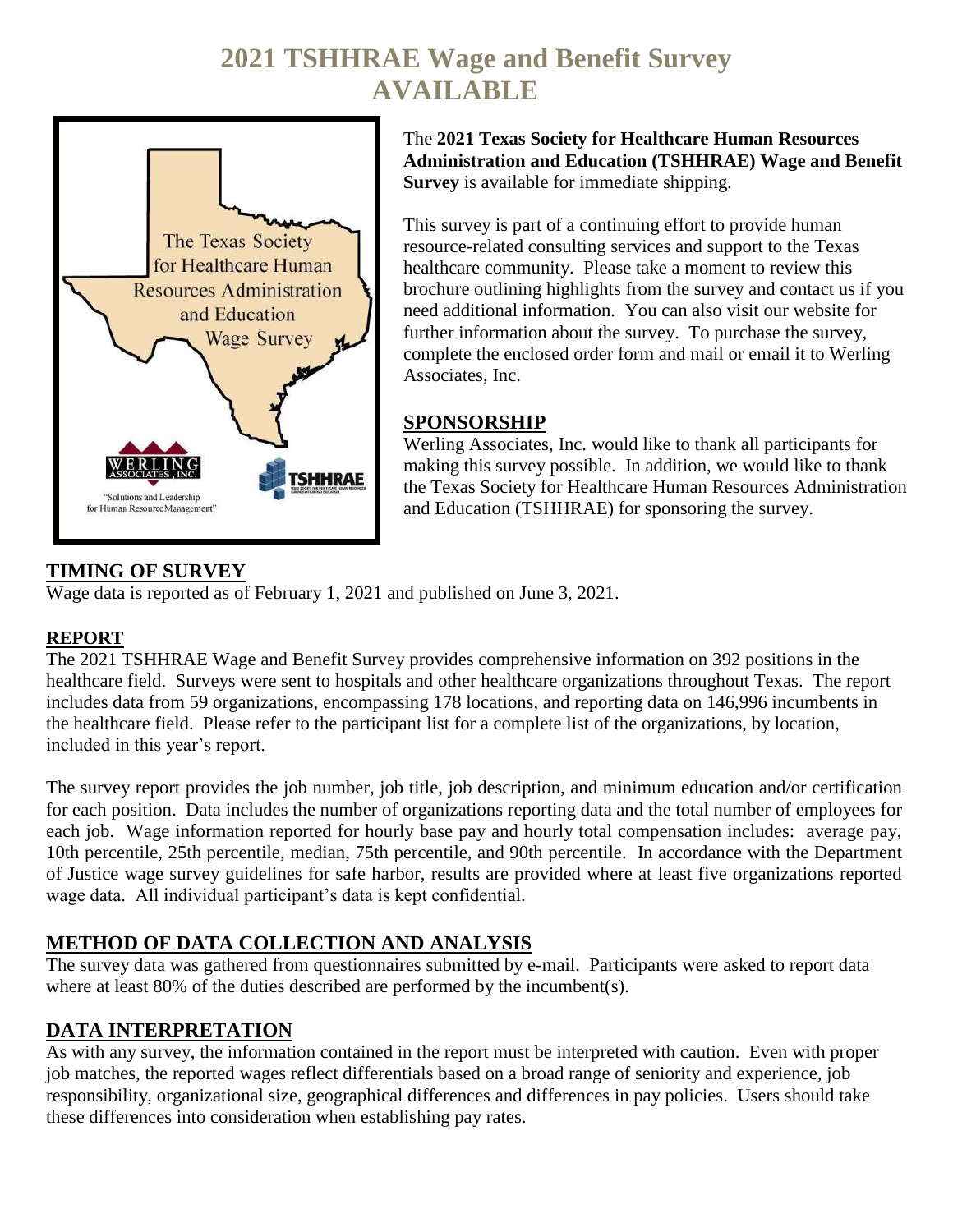## **2021 TSHHRAE SURVEY PARTICIPANTS**

AdventHealth System - AdventHealth Central Texas AdventHealth System - Texas Health Huguley Hospital Fort Worth South Amarillo VA Health Care System Baptist Hospitals of Southeast Texas Baylor Scott & White Health - Central Texas Baylor Scott & White Health - North Texas Baylor Scott & White Texas Spine & Joint Hospital Bienvivir All Inclusive Senior Health BSA Health System Central Health Central Texas Veterans Health Care System Citizens Medical Center Cogdell Memorial Hospital CommuniCare Health Centers - Boerne CommuniCare Health Centers - Helotes CommuniCare Health Centers - Kyle CommuniCare Health Centers - San Antonio CommuniCare Health Centers - San Marcos CommuniCare Health Centers - Wimberley Connally Memorial Medical Center ContinueCARE Hospital at Hendrick Medical Center ContinueCARE Hospital at Odessa ContinueCARE Hospital at Tyler Cook Children's Health Care System Covenant Health System Cuero Regional Hospital Dimmit Regional Hospital Driscoll Children's Hospital Edinburg Regional Medical Center/Children's Medical Hospital El Paso Children's Hospital El Paso VA Health Care System Electra Hospital District - Electra Home Health Electra Hospital District - Electra Medical Clinic Electra Hospital District - Electra Medical Supply Electra Hospital District - Electra Memorial Hospital Electra Hospital District - Goldsmith's Drug Electra Hospital District - Iowa Park Clinic Electra Hospital District - Iowa Park Pharmacy Electra Hospital District - Park Clinic Electra Hospital District - Tri-Med Ambulance Service First Baptist Medical Center

Freestone Medical Center Gonzaba Medical Group Guadalupe Regional Medical Center Gulf Bend Center HCA - Clear Lake Regional Medical Center HCA - Conroe Regional Medical Center HCA - Corpus Christi Medical Center HCA - Del Sol Medical Center HCA - Denton Regional Medical Center HCA - Green Oaks Hospital HCA - Heart Hospital of Austin HCA - Houston Mainland HCA - Houston Northwest Medical Center HCA - Houston Southeast HCA - Kingwood Medical Center HCA - Las Colinas Medical Center HCA - Las Palmas Medical Center HCA - Medical Center Alliance HCA - Medical Center of Arlington HCA - Medical Center of Lewisville HCA - Medical Center of Mckinney HCA - Medical Center of Plano HCA - Medical City Dallas Hospital HCA - Medical City Frisco HCA - Medical City Heart & Spine HCA - Medical City Weatherford HCA - Methodist Ambulatory Surgery Hospital HCA - Methodist Boerne Emergency Center HCA - Methodist ER Westover Hills HCA - Methodist Hospital HCA - Methodist Hospital South HCA - Methodist Specialty & Transplant Hospital HCA - Methodist Stone Oak Hospital HCA - Methodist Texsan Hospital HCA - Metropolitan Methodist Emergency HCA - Metropolitan Methodist Hospital HCA - North Austin Medical Center HCA - North Cypress Medical Center HCA - North Hills Hospital HCA - Northeast Methodist Hospital HCA - Park Plaza Hospital HCA - Pearland Medical Center HCA - Plaza Medical Center of Fort Worth HCA - Rio Grande Regional Hospital HCA - Round Rock Medical Center HCA - South Austin Medical Center HCA - St. David's Georgetown Hospital

HCA - St. David's Medical Center

HCA - St. David's Surgical Hospital HCA - Texas Orthopedic Hospital HCA - Tomball Regional Medical Center HCA - Valley Regional Medical Center HCA - West Houston Medical Center HCA - Woman's Hospital of Texas HealthTexas Medical Group Hendrick Health System Huntsville Memorial Hospital JPS Health Network Knapp Medical Center La Hacienda Treatment Center Longview Regional Medical Center Matagorda County Hospital District McAllen Heart Hospital McAllen Medical Center Memorial Medical Center Memorial Medical Clinic Methodist Healthcare Ministries Michael DeBakey VA Medical Center Midland Memorial Hospital Moore County Hospital District Morningside Ministries North Texas Area Community Health Center - Arlington North Texas Area Community Health Center - Northside North Texas Area Community Health Center - Southeast North Texas Medical Center Northwest Texas Healthcare Paris Regional Medical Center Parker County Hospital District Parkland Health and Hospital System Peterson Health Rolling Plains Memorial Hospital Shannon Medical Center Shriners Texas South Texas Behavioral Center South Texas Veterans Health Care System St. Mark's Medical Center State of Texas STHS ER at Alamo STHS ER at McColl STHS ER at Mission STHS ER at Monte Cristo STHS ER at Ware STHS ER at Weslaco Tenet Healthcare - Baptist Medical Center Tenet Healthcare - Mission Trail Baptist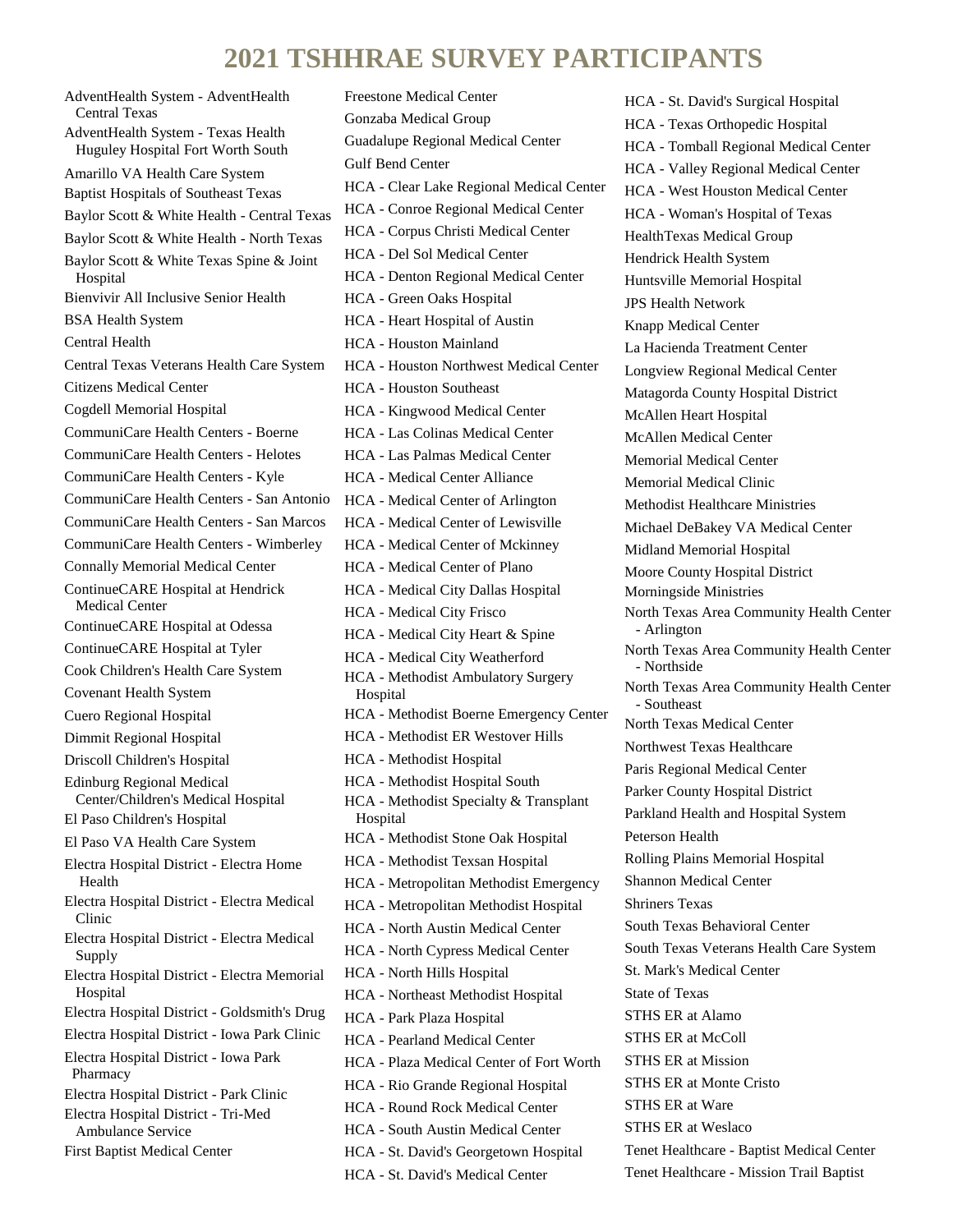Tenet Healthcare - Nacogdoches Medical Tenet Healthcare - North Central Baptist Hospital Tenet Healthcare - Northeast Baptist Hospital Tenet Healthcare - Providence Memorial Hospital Tenet Healthcare - Resolute Health Tenet Healthcare - Sierra Medical Center Tenet Healthcare - Sierra Providence East Medical Center Tenet Healthcare - St. Luke's Baptist Hospital Tenet Healthcare - Transmountain Hospital Tenet Healthcare - Valley Baptist Harlingen Tenet Healthcare - Valley Baptist Hospital Brownsville Texas Children's Hospital Texas Diabetes & Endocrinology, P.A. Texas Health Alliance

Texas Health Arlington Memorial Hospital Texas Health Azle Texas Health Cleburne Texas Health Frisco Texas Health Harris Methodist Hospital - Fort Worth Texas Health Harris Methodist Hospital - Hurst - Euless - Bedford Texas Health Harris Methodist Hospital - Stephenville Texas Health Harris Methodist Southwest - Fort Worth Texas Health Presbyterian Hospital - Allen Texas Health Presbyterian Hospital - Dallas Texas Health Presbyterian Hospital - Kaufman Texas Health Presbyterian Hospital - Plano Texas Health Resources

Texas Health Resources - Denton Texas Health Specialty Hospital - Fort Worth Texoma Medical Center The UT Health Science Center at Tyler Titus Regional Medical Group UMC Health System United Regional Hospital United Regional Physician Group University Health Uvalde Memorial Hospital VA North Texas Health Care System VA Texas Valley Coastal Bend Health Care System We Are Blood West Texas VA Health Care System Yoakum Community Hospital

## **SECTIONS AND NUMBER OF JOBS**

Accounting/Finance (16) Administrative (26) Admitting (4) Ambulatory Surgery Center (2) Business Office (20) Executives/Directors (66) General Services/Maintenance (35) Human Resources (17)

Information System (17) Marketing (15) Medical Records (8) Patient Care - Cardiopulmonary (12) Patient Care - Clinical Management (5) Patient Care - Clinics/Home Health (7) Patient Care - Emergency (7) Patient Care - General Support (32)

Patient Care - Laboratory (14) Patient Care - Nursing (30) Patient Care - Pharmacy (6) Patient Care - Psychiatric/Mental Health (10) Patient Care - Radiology (18) Patient Care - Rehabilitation (14) Patient Care - Surgical (9) Practice Management (2)

## **SURVEY SAMPLE PAGE**

| Job #: 0300                                       | <b>Job Title:</b>                                                                                                                                                                                      | <b>Administrative Assistant</b> |       |               |               |                         |               |               |       |                           |               |                                       |               |               |            |             |      |      |                                      |
|---------------------------------------------------|--------------------------------------------------------------------------------------------------------------------------------------------------------------------------------------------------------|---------------------------------|-------|---------------|---------------|-------------------------|---------------|---------------|-------|---------------------------|---------------|---------------------------------------|---------------|---------------|------------|-------------|------|------|--------------------------------------|
| <b>Job Description:</b>                           | Provides administrative support for mid-level managers to include: scheduling, tracking, and reporting information. Provides clerical support to include typing, answering calls, and<br>opening mail. |                                 |       |               |               |                         |               |               |       |                           |               |                                       |               |               |            |             |      |      |                                      |
| <b>Education:</b>                                 | <b>High School Diploma</b>                                                                                                                                                                             |                                 |       |               |               |                         |               |               |       |                           |               |                                       |               |               |            |             |      |      |                                      |
|                                                   |                                                                                                                                                                                                        |                                 |       |               |               | <b>Hourly Base Wage</b> |               |               |       |                           |               | <b>Hourly Total Cash Compensation</b> |               |               | Pay Range  |             |      |      | <b>Hourly Shift Differential</b>     |
|                                                   | No. of<br>Oras                                                                                                                                                                                         | No. of<br><b>Empl</b>           | Avg   | 10th<br>%tile | 25th<br>%tile | Med                     | 75th<br>%tile | 90th<br>%tile | Avg   | 10 <sub>th</sub><br>%tile | 25th<br>%tile | Med                                   | 75th<br>%tile | 90th<br>%tile | Avg<br>Min | Avg<br>Max  |      |      | <b>Evening Night Weekend</b>         |
| <b>All Firms</b>                                  | 59                                                                                                                                                                                                     | 863                             | 21.07 | 16.07         | 17.83         | 20.54                   | 23.39         | 27.72         | 21.07 | 16.07                     | 17.83         | 20.54                                 | 23.39         | 27.72         | 15.93      | 24.87       | 1.53 | 1.73 | 1.43                                 |
| <b>THA DISTRICT</b>                               |                                                                                                                                                                                                        |                                 |       |               |               |                         |               |               |       |                           |               |                                       |               |               |            |             |      |      |                                      |
| <b>District 1</b>                                 | 5                                                                                                                                                                                                      | 128                             | 19.01 | 14.26         | 15.95         | 18.36                   | 21.36         | 24.57         | 19.01 | 14.26                     | 15.95         | 18.36                                 | 21.36         | 24.57         | 13.24      | 23.96       |      |      |                                      |
| District 2                                        | 5                                                                                                                                                                                                      | 26                              | 19.88 | 16.01         | 17.26         | 19.83                   | 21.59         | 25.74         | 19.88 | 16.01                     | 17.26         | 19.83                                 | 21.59         | 25.74         | 15.53      | 23.28       |      |      |                                      |
| District 3                                        | 7                                                                                                                                                                                                      | 50                              | 19.67 | 15.55         | 17.22         | 19.99                   | 22.23         | 22.94         | 19.67 | 15.55                     | 17.22         | 19.99                                 | 22.23         | 22.94         | 15.37      | 23.19       |      |      |                                      |
| District 4 - Houston                              | 5                                                                                                                                                                                                      | 32                              | 22.24 | 16.96         | 19.04         | 22.21                   | 24.05         | 26.29         | 22.26 | 16.96                     | 19.04         | 22.21                                 | 24.46         | 26.29         |            |             |      |      |                                      |
| District 5 - Dallas                               | 11                                                                                                                                                                                                     | 233                             | 23.35 | 19.16         | 21.02         | 23.23                   | 25.63         | 28.37         | 23.36 | 19.16                     | 21.02         | 23.23                                 | 25.63         | 28.37         |            | 18.24 28.32 |      |      |                                      |
| District - East Texas<br>District 6<br>District 7 |                                                                                                                                                                                                        |                                 |       |               |               |                         |               |               |       |                           |               |                                       |               |               |            |             |      |      |                                      |
| District 8                                        | 11                                                                                                                                                                                                     | 145                             | 18.82 | 15.85         | 17.21         | 18.24                   | 20.46         | 22.25         | 18.82 | 15.85                     | 17.21         | 18.24                                 | 20.46         | 22.25         |            | 15.48 21.72 |      |      |                                      |
| <b>GROSS ANNUAL REVENUE</b>                       |                                                                                                                                                                                                        |                                 |       |               |               |                         |               |               |       |                           |               |                                       |               |               |            |             |      |      |                                      |
| <25 Million                                       | 8                                                                                                                                                                                                      | 29                              | 19.66 | 15.45         | 17.05         | 19.05                   | 22.02         | 24.16         | 19.66 | 15.45                     | 17.05         | 19.05                                 | 22.02         | 24.16         | 16.02      | 23.78       |      |      |                                      |
| 25 - 150 Million                                  | 13                                                                                                                                                                                                     | 37                              | 18.69 | 14.88         | 16.29         | 18.00                   | 21.04         | 23.11         | 18.69 | 14.88                     | 16.29         | 18.00                                 | 21.04         | 23.11         | 14.20      | 21.99       |      |      |                                      |
| 150 Million or more                               | 30                                                                                                                                                                                                     | 660                             | 20.78 | 15.99         | 17.55         | 20.14                   | 22.77         | 27.85         | 20.78 | 15.99                     | 17.55         | 20.14                                 | 22.77         | 27.85         |            | 15.43 24.23 | 1.55 | 1.73 | 1.41                                 |
| <b>LICENSED BED SIZE</b>                          |                                                                                                                                                                                                        |                                 |       |               |               |                         |               |               |       |                           |               |                                       |               |               |            |             |      |      |                                      |
| <b>Critical Access</b>                            |                                                                                                                                                                                                        |                                 |       |               |               |                         |               |               |       |                           |               |                                       |               |               |            |             |      |      |                                      |
| $0 - 75$ Beds                                     | 16                                                                                                                                                                                                     | 83                              | 19.16 | 15.00         | 17.00         | 19.00                   | 21.02         | 23.26         | 19.16 | 15.00                     | 17.00         | 19.00                                 | 21.02         | 23.26         |            | 14.55 23.04 |      |      |                                      |
| 76 - 250 Beds                                     | 7                                                                                                                                                                                                      | 27                              | 19.67 | 14.47         | 16.81         | 21.05                   | 22.23         | 23.58         | 19.67 | 14.47                     | 16.81         | 21.05                                 | 22.23         | 23.58         |            |             |      |      |                                      |
| 251 or more Beds                                  | 20                                                                                                                                                                                                     | 524                             | 21.13 | 16.17         | 17.84         | 20.33                   | 23.26         | 28.37         | 21.13 | 16.17                     | 17.84         | 20.33                                 | 23.26         | 28.37         | 15.78      | 25.26       | 1.53 | 1.72 | 1.41                                 |
| <b>COMMUNITY POPULATION</b>                       |                                                                                                                                                                                                        |                                 |       |               |               |                         |               |               |       |                           |               |                                       |               |               |            |             |      |      |                                      |
| 50,000 or less                                    | 18                                                                                                                                                                                                     | 45                              | 19.09 | 15.36         | 16.91         | 18.98                   | 21.02         | 23.55         | 19.09 | 15.36                     | 16.91         | 18.98                                 | 21.02         | 23.55         |            | 15.99 24.19 |      |      |                                      |
| 50,001 to 100,000                                 |                                                                                                                                                                                                        |                                 |       |               |               |                         |               |               |       |                           |               |                                       |               |               |            |             |      |      |                                      |
| 100,001 to 200,000                                | 8                                                                                                                                                                                                      | 124                             | 19.25 | 15.79         | 16.96         | 18.59                   | 21.10         | 23.17         | 19.25 | 15.79                     | 16.96         | 18.59                                 | 21.10         | 23.17         | 14.57      | 22.23       |      |      |                                      |
| 200,001 or more                                   | 19                                                                                                                                                                                                     | 431                             | 21.23 | 15.83         | 17.70         | 20.46                   | 23.70         | 28.50         | 21.23 | 15.83                     | 17.70         | 20.46                                 | 23.70         | 28.50         |            | 15.64 25.05 |      |      |                                      |
|                                                   |                                                                                                                                                                                                        |                                 |       |               |               |                         |               |               |       |                           |               |                                       |               |               |            |             |      |      |                                      |
| <b>OWNERSHIP</b><br>Government                    | 9                                                                                                                                                                                                      | 160                             | 20.35 | 14.37         | 16.77         | 20.15                   | 23.07         | 27.85         | 20.35 | 14.37                     | 16.77         | 20.15                                 | 23.07         | 27.85         | 13.98      | 25.32       |      |      |                                      |
| <b>Investor Owned</b>                             | 16                                                                                                                                                                                                     | 175                             | 19.77 | 15.77         | 17.10         | 19.34                   | 21.95         | 23.83         | 19.77 | 15.77                     | 17.10         | 19.34                                 | 21.95         | 23.83         | 14.99      | 21.52       |      |      |                                      |
| Not-for-Profit                                    | 31                                                                                                                                                                                                     | 523                             | 21.70 | 16.81         | 18.34         | 21.03                   | 23.70         | 28.52         | 21.70 | 16.81                     | 18.34         | 21.03                                 | 23.70         | 28.52         |            | 17.16 26.22 | 1.50 | 1.64 | 1.37                                 |
|                                                   |                                                                                                                                                                                                        |                                 |       |               |               |                         |               |               |       |                           |               |                                       |               |               |            |             |      |      |                                      |
| Administrative                                    |                                                                                                                                                                                                        |                                 |       |               |               |                         |               | 59            |       |                           |               |                                       |               |               |            |             |      |      | 2021 TSHHRAF Wage and Benefit Survey |